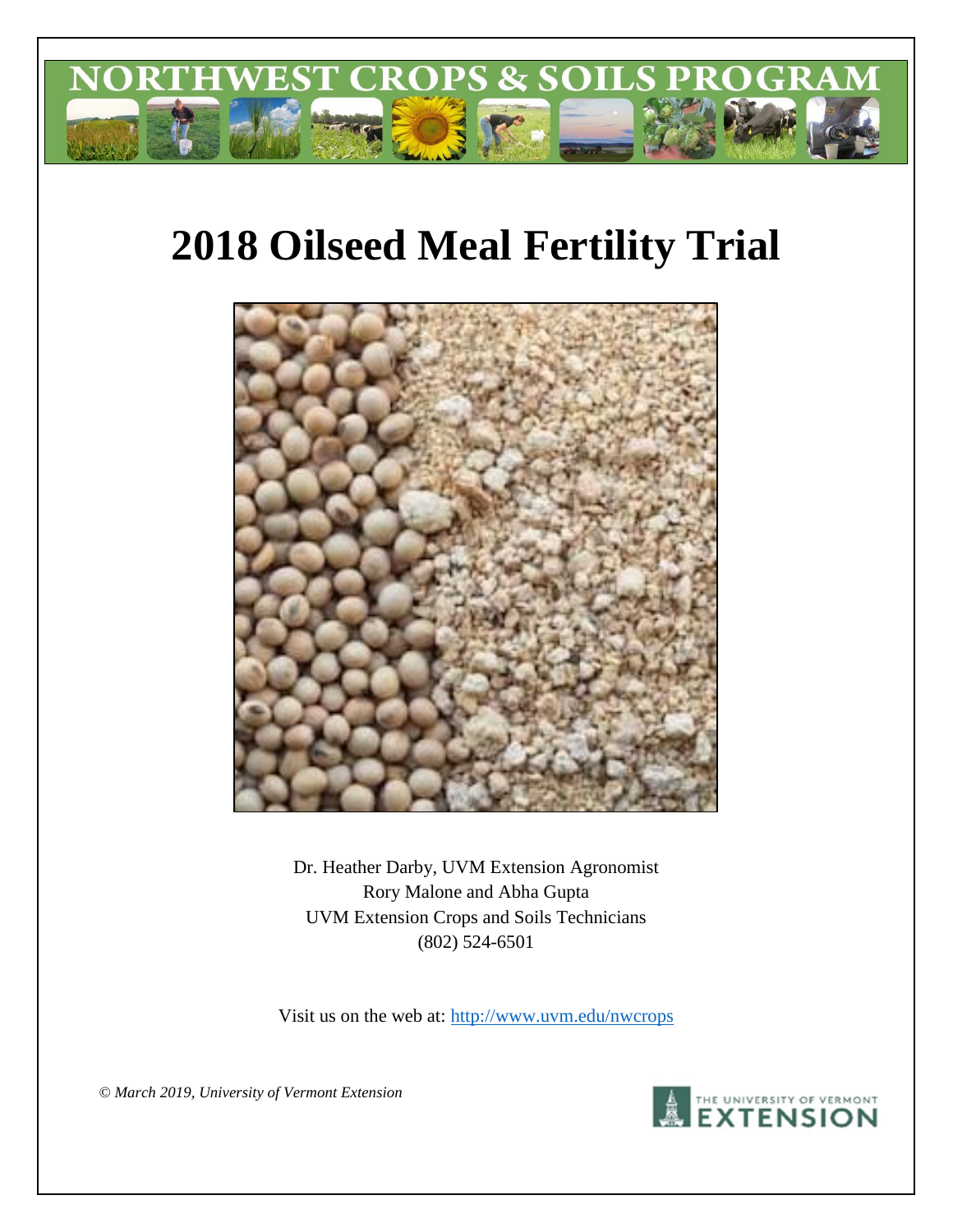## **2018 OILSEED MEAL FERTILITY TRIAL Dr. Heather Darby, University of Vermont Extension heather.darby[at]uvm.edu**

Oilseed meal can provide a source of plant-derived nitrogen fertilizers. Agronomic research is needed to help farmers implement these alternative fertility sources. Seed meals are a high-protein byproduct of seed oil extraction from crops such as soybean, hemp, and peanut. While they are a byproduct, seed meals still retain nutrient value after the oil pressing process, and are high in protein. Hence, seed meals are often utilized as livestock feed. Seeds meals can also be used as organic soil amendments, and can act as fertility sources to farmers. In order to examine the efficacy of several seed meals as fertilizers, the University of Vermont Extension Northwest Crop and Soils (NWCS) Program conducted a trial in the 2018 field season in which sweet corn yield and soil nitrate-N  $(NO<sub>3</sub>)$  levels were evaluated.

## **MATERIALS AND METHODS**

The trial was conducted at Borderview Research Farm in Alburgh, VT in the 2018 field season to assess the effectiveness of using oilseed meals as a fertility amendment in sweet corn (Table 1). The experimental design was a randomized complete block with four replicates. The previous crop was hemp and plot dimensions were 10' x 20'. The soil series was Benson rocky silt loams with 8-15% slopes. Treatments included feed grade soybean meal purchased from LD Oliver Seed Company (Milton, VT), cold pressed soybean meal obtained from the Borderview Research Farm (Alburgh, VT), peanut meal (LD Oliver Seed Company, Milton, VT), cold pressed hemp meal (Borderview Research Farm), synthetic nitrogen source urea, and an untreated control. To obtain the meal of the seed that was grown on-farm at Borderview Research Farm, the seed were cleaned with a small Clipper M2B cleaner (A.T. Ferrell, Bluffton, IN), and the oilseed was extruded with a KernKraft 40 cold-press oil mill and hammer-milled for consistent texture. Prior to planting, treatments were broadcast by hand into the plots at a rate that would supply 100 lbs nitrogen ac<sup>-1</sup> and incorporated with harrows. Sweet corn (var 'Trinity', 68 RM) was planted with a 1750 John Deere corn planter at 22,000 seeds per acre on 11-Jun.

| Table 1. Agronomic miorination for the meat fertility trial, Abourgil, y 1, 2010. | <b>Borderview Research Farm Alburgh, VT</b> |
|-----------------------------------------------------------------------------------|---------------------------------------------|
| Soil type                                                                         | Benson rocky silt loam 8-15% slopes         |
| Previous crop                                                                     | Hemp                                        |
| Planting date                                                                     | $11$ -Jun                                   |
| Planting equipment                                                                | 1750 John Deere corn planter                |
| Plot size (feet)                                                                  | $10 \times 20$                              |
| Replicates                                                                        | 4                                           |
| Sweet corn variety                                                                | Trinity (F1, 68 days RM, treated)           |
| Sweet corn seeding rate (viable seeds $ac^{-1}$ )                                 | 22,000                                      |
| Fertilizer treatment application rate (lbs $N$ ac <sup>-1</sup> )                 | 100                                         |
| Harvest date                                                                      | $20-Aug$                                    |

| Table 1. Agronomic information for the meal fertility trial, Alburgh, VT, 2018. |  |  |
|---------------------------------------------------------------------------------|--|--|
|---------------------------------------------------------------------------------|--|--|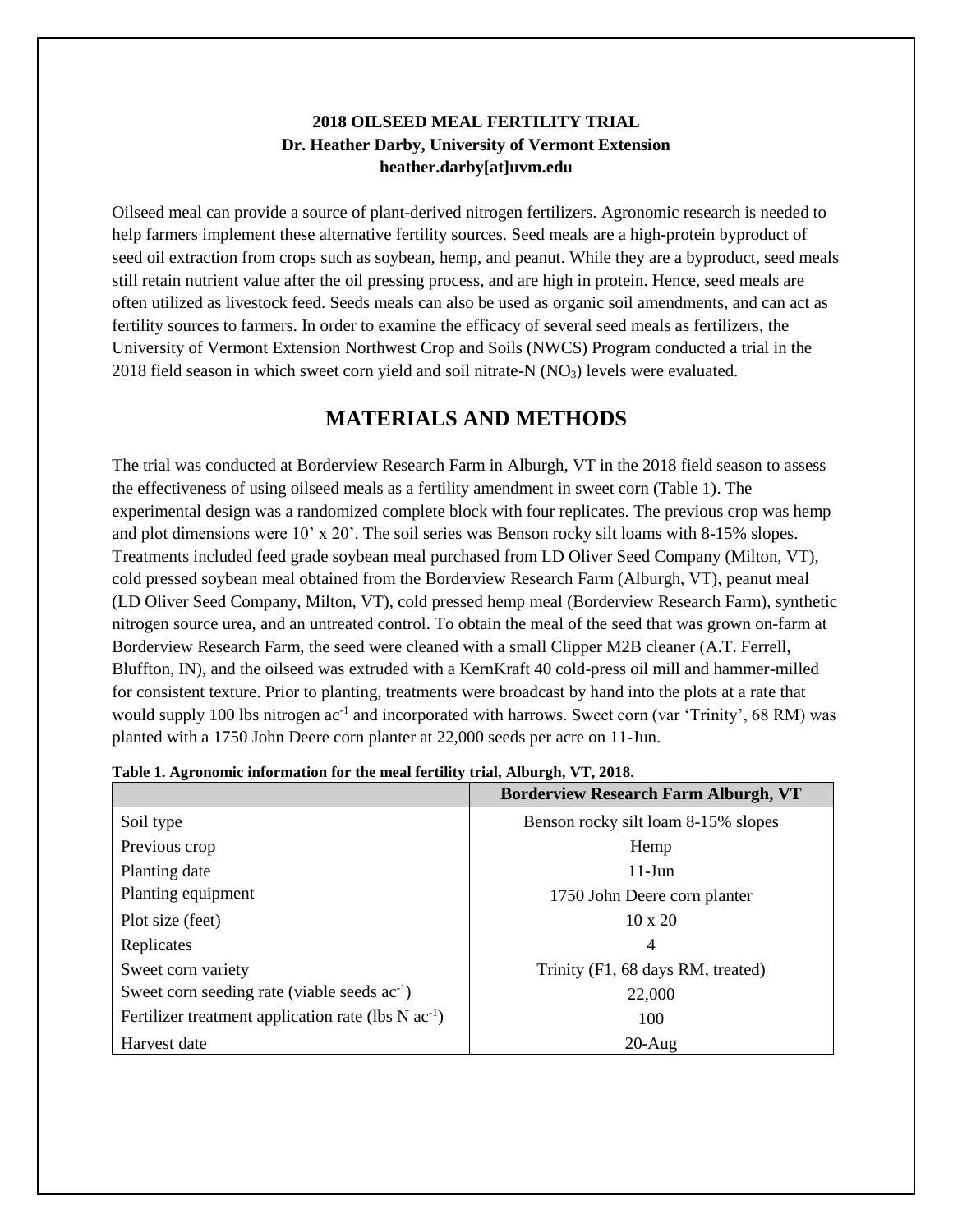The nutrient content of oilseed meals were determined at the Dairy One Forage Testing Laboratory (Ithaca, New York) on 1-Jun. The nitrogen, phosphorus, and potassium values are displayed by treatment in Table 2. Application rates were adjusted based on the percentage of plant available nitrogen (PAN) at 70 days. Soil samples were taken from each plot with a soil probe to a depth of 10 inches on 21-Jun, 3- Jul, 19-Jul, and 30-Jul and analyzed for nitrate-N at the University of Vermont's Agricultural and Environmental Testing Laboratory.

| Table 2. The $N-1$ -ix values by ferther the difficult (ury matter).<br><b>Treatment</b> | $N-P-K$           |
|------------------------------------------------------------------------------------------|-------------------|
| Soybean feed meal                                                                        | $6.5 - 0.7 - 1.8$ |
| Soybean seed meal-Borderview                                                             | $7.7 - 0.8 - 2$   |
| Peanut seed meal                                                                         | $8.8 - 0.8 - 1.5$ |
| Hemp seed meal                                                                           | $5.7 - 1.4 - 1$   |
| Urea                                                                                     | $46 - 0 - 0$      |
| Control                                                                                  | N/A               |

**Table 2. The N-P-K values by fertilizer treatment (dry matter).** 

Corn was harvested by hand on 20-Aug. Plant populations were counted for the two middle rows of each plot. Ears from the middle two rows were collected and weighed to determine yield, and the length of 5 ears from each plot were measured.

Data were analyzed using a general linear model procedure of SAS (SAS Institute, 1999). Replications were treated as random effects, and treatments were treated as fixed. Mean comparisons were made using the Least Significant Difference (LSD) procedure where the F-test was considered significant, at p<0.10. Variations in genetics, soil, weather, and other growing conditions can result in variations in yield and quality. Statistical analysis makes it possible to determine whether a difference between treatments is significant or whether it is due to natural variations in the plant or field. At the bottom of each table, a

LSD value is presented for each variable (i.e. yield). Least Significant Differences (LSDs) at the 0.10 level of significance are shown. This means that when the difference between two treatments within a column is equal to or greater to the LSD value for the column, there is a real difference between the treatments 90% of the time. Treatments that were not significantly lower in performance than the highest value in a particular column are indicated with an

| <b>Treatment</b> | Yield  |
|------------------|--------|
| A                | 6.0    |
| B                | $7.5*$ |
| C                | 9.0    |
| LSD.             | 2.0    |

asterisk. In the example to the right, treatment C was significantly different from treatment A, but not from treatment B. The difference between C and B is 1.5, which is less than the LSD value of 2.0 and so these treatments were not significantly different in yield. The difference between C and A is equal to 3.0, which is greater than the LSD value of 2.0. This means that the yields of these treatments were significantly different from one another. The asterisk indicates that treatment B was not significantly lower than the top yielding treatment, indicated in bold.

## **RESULTS**

Weather data were recorded with a Davis Instrument Vantage Pro2 weather station, equipped with a WeatherLink data logger at Borderview Research Farm in Alburgh, VT (Table 3). The summer 2018 field season was hotter and drier than normal, with above average and record-setting temperatures from July to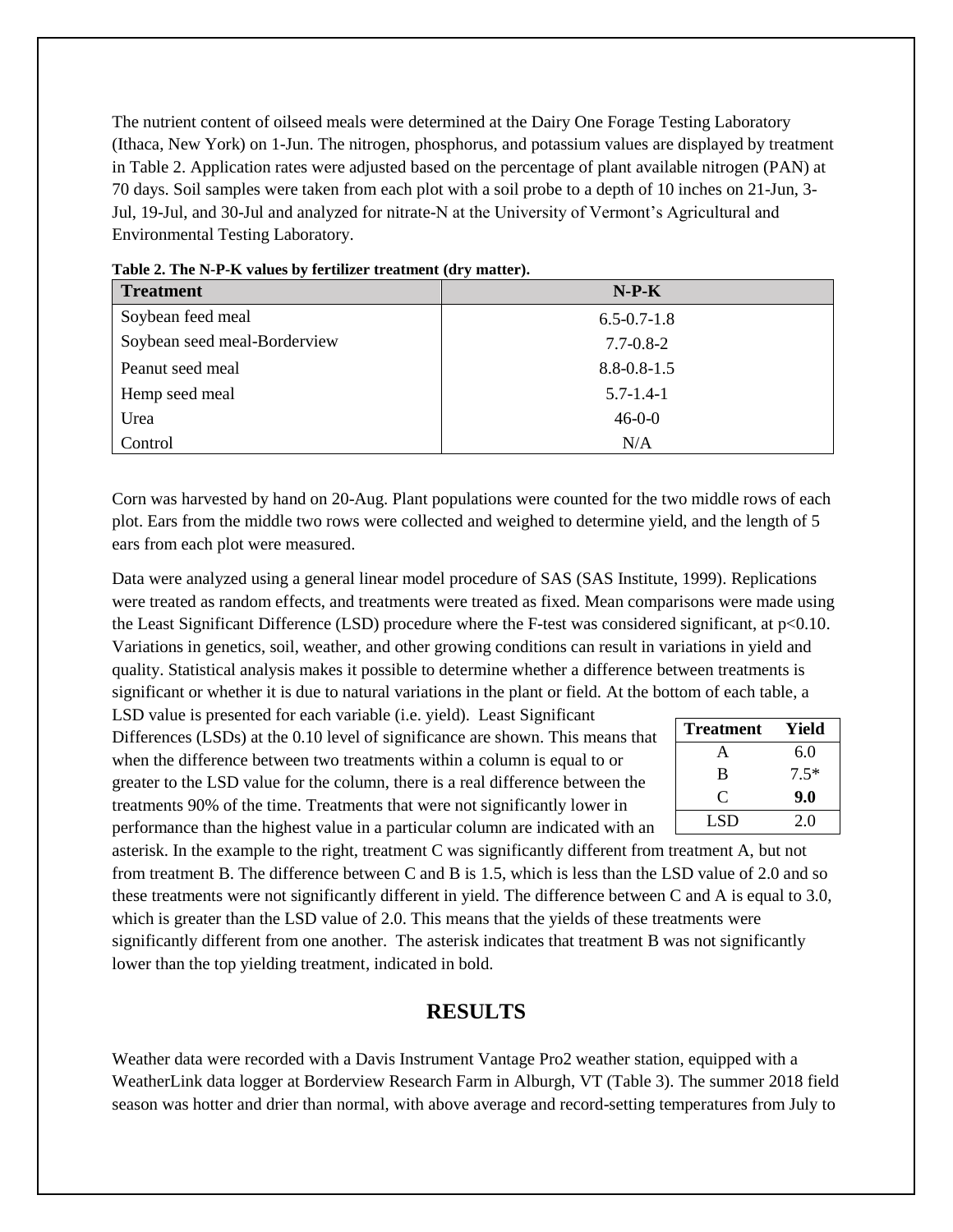August. From June to August precipitation was 2.62 inches less than the 30-year normal. Between June and August 2018, there were 1871 Growing Degree Days (GDDs), 176 above the average.

| Alburgh, VT                         | June    | <b>July</b> | <b>August</b> |
|-------------------------------------|---------|-------------|---------------|
| Average temperature $({}^{\circ}F)$ | 64.4    | 74.1        | 72.8          |
| Departure from normal               | $-1.38$ | 3.51        | 3.96          |
|                                     |         |             |               |
| Precipitation (inches)              | 3.70    | 2.40        | 3.00          |
| Departure from normal               | 0.05    | $-1.72$     | $-0.95$       |
|                                     |         |             |               |
| Growing Degree Days (50°F-86°F)     | 447     | 728         | 696           |
| Departure from normal               | -27     | 88          | 115           |

| Table 3. Temperature and precipitation summary for Alburgh, VT, 2018. |  |  |  |  |  |  |
|-----------------------------------------------------------------------|--|--|--|--|--|--|
|-----------------------------------------------------------------------|--|--|--|--|--|--|

Based on weather data from a Davis Instruments Vantage Pro2 with WeatherLink data logger. Historical averages are for 30 years of NOAA data (1981-2010) from Burlington, VT.

Sweet corn grown in the Borderview soybean meal has populations significantly lower than the control and peanut meal (Table 4). There were no significant differences between treatments for harvest yields or average ear lengths. The peanut meal had the highest yield, and the Borderview soybean meal had the longest average ear length.

|                              | <b>Harvest</b>     | Yield                  | Average ear |
|------------------------------|--------------------|------------------------|-------------|
| <b>Treatment</b>             | population         |                        | length      |
|                              | plants $ac^{-1}$   | $lbs$ ac <sup>-1</sup> | cm          |
| Soybean feed meal            | $11108$ ab†        | 7187                   | 17.3        |
| Soybean seed meal-Borderview | 10019 <sup>b</sup> | 6643                   | 19.1        |
| Peanut seed meal             | $11652^{\rm a}$    | 7405                   | 18.6        |
| Hemp seed meal               | 10999ab            | 7275                   | 18.1        |
| Urea                         | $10454^{ab}$       | 6708                   | 18.8        |
| Control                      | $11652^{\rm a}$    | 7013                   | 17.8        |
| LSD(0.10)                    | 1559               | <b>NS</b>              | <b>NS</b>   |
| <b>Trial Mean</b>            | 10981              | 7039                   | 18.3        |

#### **Table 4. Seed meal fertility harvest results, Alburgh, VT, 2018.**

†Treatments within a column with the same letter are statistically similar. Top performers are in **bold.** LSD – Least significant difference.

NS- Not significant.

The hemp seed meal had the highest soil nitrate concentrations on 21-Jun and 3-Jul (Table 5; Figure 1). On 3-Jul, the hemp seed meal treatment nitrate concentrations were significantly higher than the other treatments, with the exception of the urea, and it was the only one significantly different from the control. Both the hemp seed meal and the urea has soil nitrate-N concentrations that peaked on 3-Jul. On 21-Jun and 19-Jul, soil nitrate was statistically similar across treatments. Urea had the highest nitrate concentrations on 19-Jul.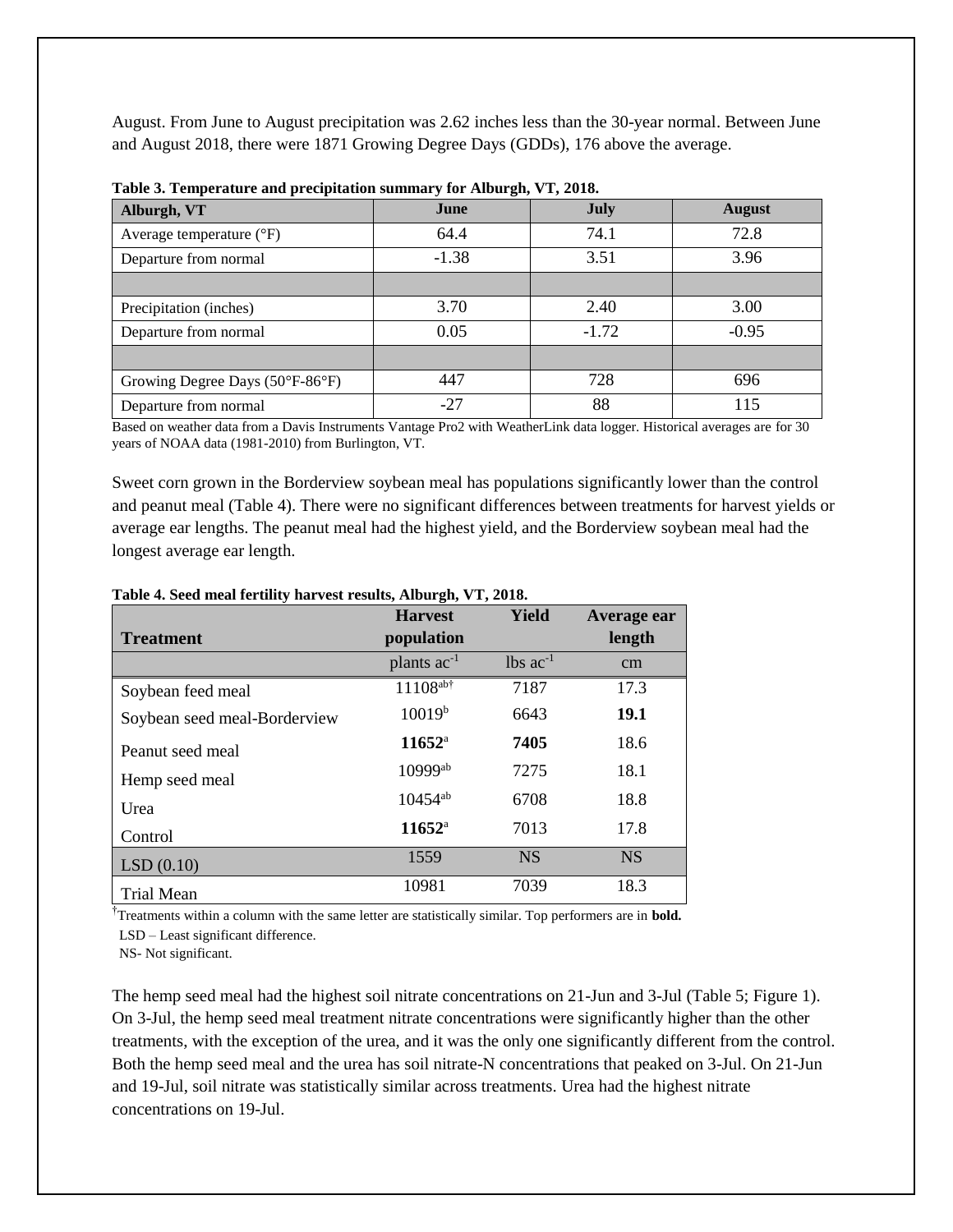| <b>Treatment</b>             | Nitrate $(mg N kg-1)$ |                   |           |                       |  |
|------------------------------|-----------------------|-------------------|-----------|-----------------------|--|
|                              | $21$ -Jun             | $3-Jul$           | $19$ -Jul | $30$ -Jul             |  |
| Soybean feed meal            | 22.4                  | $54.4^{b\dagger}$ | 56.3      | 76.0 <sup>a</sup>     |  |
| Soybean seed meal-Borderview | 20.8                  | 50.6 <sup>b</sup> | 52.5      | 47.6 <sup>bc</sup>    |  |
| Peanut seed meal             | 27.4                  | 56.9 <sup>b</sup> | 55.5      | $58.8$ <sup>abc</sup> |  |
| Hemp seed meal               | 28.7                  | $80.4^{\rm a}$    | 54.0      | 60.3 <sup>abc</sup>   |  |
| Urea                         | 26.5                  | $69.8^{ab}$       | 60.0      | $66.5^{ab}$           |  |
| Control                      | 23.7                  | $53.0^{b}$        | 46.7      | 41.3 <sup>c</sup>     |  |
| LSD(0.10)                    | <b>NS</b>             | 20.7              | <b>NS</b> | 22.5                  |  |
| Sample date mean             | 24.9                  | 60.8              | 54.2      | 58.4                  |  |
|                              |                       |                   |           |                       |  |

**Table 5. Soil nitrate concentrations by treatment and date, Alburgh, VT, 2018.** 

†Treatments within a column with the same letter are statistically similar. Top performers are in **bold.**

LSD – Least significant difference.

NS- Not significant.



**Figure 1: Soil nitrate-N concentrations from 21-Jun to 30-Jul, Alburgh, VT 2018.**

On 30-Jul, the feed grade soybean meal had the highest nitrate concentrations, significantly higher than the Borderview soybean meal and the control. The urea had the second highest nitrate concentration on this date. Only the feed grade soybean treatment and the urea significantly differed from the control. The feed grade soybean meal and peanut meal nitrate concentrations peaked 30-Jul. After the first sampling